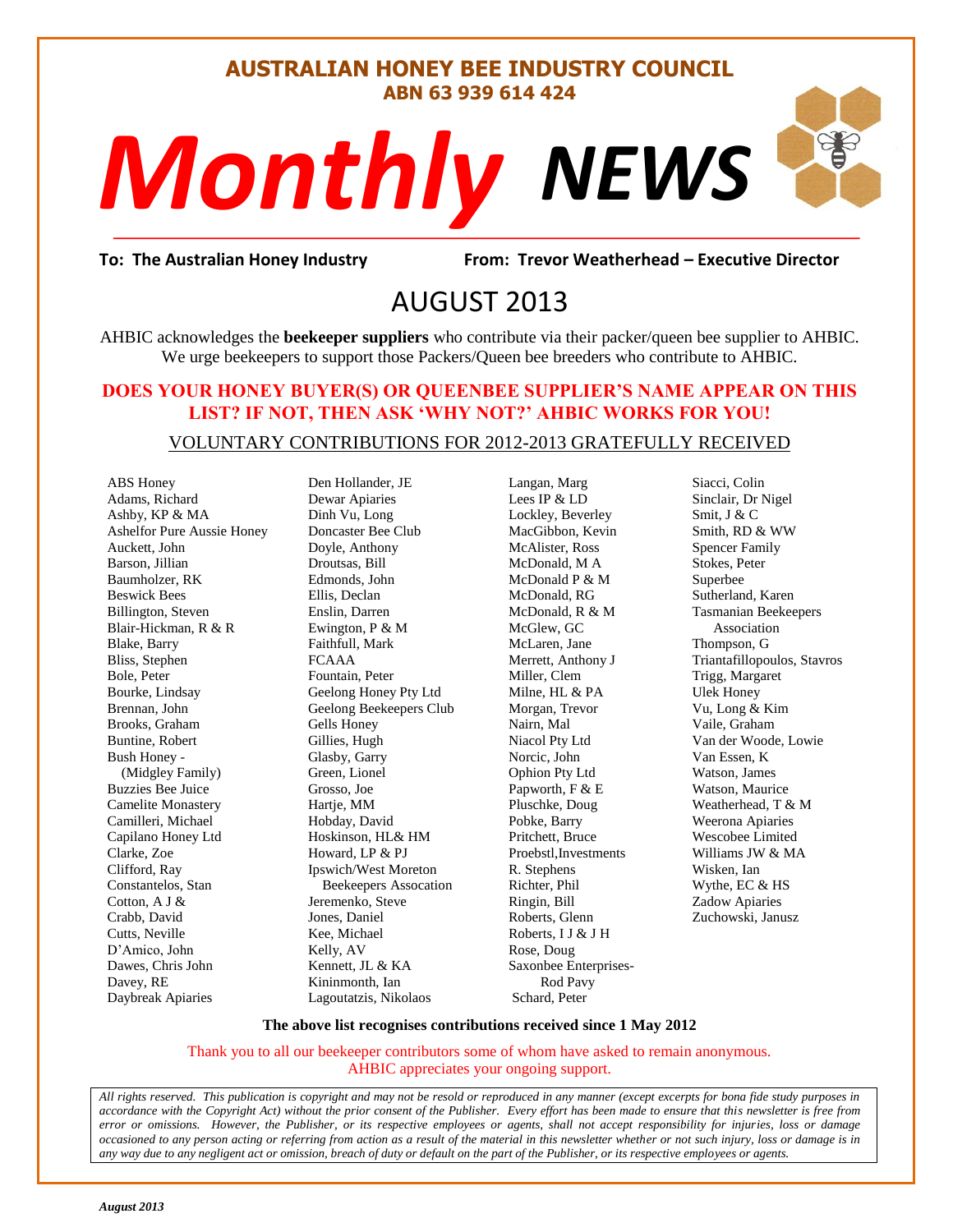#### **AGM COMMITTEE APPOINTMENTS**

At the AHBIC AGM in July the following Committees were appointed. In many cases the member bodies appoint the members to the Committee. Please note that the AHBIC Chairman is ex-officio on all AHBIC Committees.

#### *Disease*

Craig Klingner (Chair) Ian Zadow and Sam Malfroy

#### *Quarantine*

Peter McDonald - Victoria (Chair), New South Wales – Casey Cooper, Tasmania – Lindsay Bourke, Western Australia – Stephen Fewster, South Australia – Barry Pobke and Queensland – Peter Warhurst.

#### *Education*

Rosie Stern (Chair), Ben Hooper and Marion Weatherhead

#### *Resource*

Ken Gell – Victoria (Chair), New South Wales – Neil Bingley, Western Australia – Rod Pavy, South Australia – Martin Gilbert, Tasmania – Peter Ewington and Queensland – Robert Dewar.

#### *Food Safety and Prevention of Residues*

Ben McKee (Chair), Dawn Smith, Barry Pobke, Ian Zadow and Trevor Weatherhead (Secretary)

#### *National Honey Week*

Leilani Leyland – Western Australia (Chair), Victoria – TBA, Tasmania – Shirley Stephens, Western Australia - Leilani Leyland, South Australia – Martin Gilbert, New South Wales – Karla Hudson and Queensland – Marion Weatherhead

These Committees are a crucial part of the functioning of AHBIC and we thank those who are on these Committees and look forward to their input.

#### **CRITHIDIA MELLIFICAE AS A NEW CONTRIBUTORY FACTOR TO WINTER MORTALITY.**

There has been a paper published on the above and can be found at <http://www.plosone.org/article/info%3Adoi%2F10.1371%2Fjournal.pone.0072443>

This is work out of Belgium.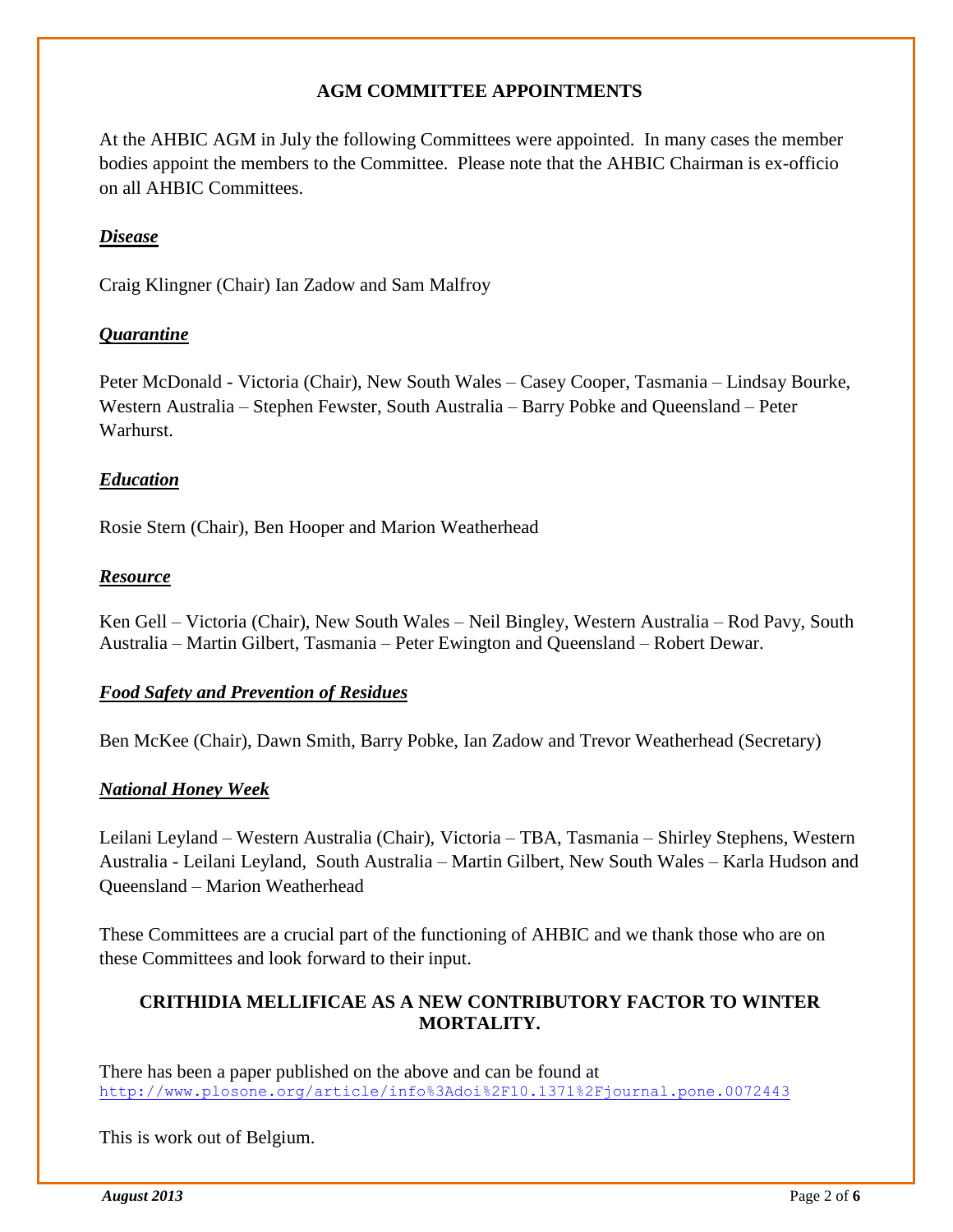#### **B-QUAL BOARD VACANCY**

AHBIC has been advised by RIRDC as follows:-

"The process to fill the newly created industry member position on the Honeybee Advisory Committee (HAC) has been completed. James Kershaw is the successful applicant and I welcome him to the Committee. James is a commercial beekeeper from Gundaroo in NSW and the president of the Southern Tablelands Branch of the NSW Apiarists' Association. Thank you to everyone who expressed an interest in the position."

#### **AHBIC EXECUTIVE MEETING**

The AHBIC Executive will be meeting in Adelaide on Monday 23 September, 2013. That same afternoon B-Qual will hold its AGM in Adelaide.

#### **RETIREMENT OF DR MIKE BOND**

Dr. Mike Bond has retired as Chief Executive Officer (CEO) of Animal Health Australia (AHA). Kathleen Plowman has been appointed to take over the CEO position at AHA.

AHBIC would like to place on record its appreciation of the good working relationship that has been developed between Mike and AHBIC over the years.

We wish Mike well in his retirement although we would note that Mike is taking up the position of interim Inspector-General of Biosecurity so no doubt we will still be in contact with Mike.

We look forward to working with the new AHA CEO, Kathleen Plowman.

#### **CATEGORISATION**

Responsibility for any incursion has now shifted over to the Emergency Plant Pest Response Deed (EPPRD). Previously we were covered by the Emergency Animal Disease Response Agreement (EADRA)

Under EADRA we had the various exotic diseases categorised. Now that we are under EPPRD, our industry needs to have the various diseases and pests categorised. Currently Plant Health Australia (PHA) is reviewing the categorisation process which should be finished by early next year. AHBIC is looking to start this process when the review is finished.

Currently if there was an incursion, there is an automatic 50:50 split but there could be a review called for. There is some ground work that AHBIC will be undertaking in the next few months prior to asking for a review of the categories early next year.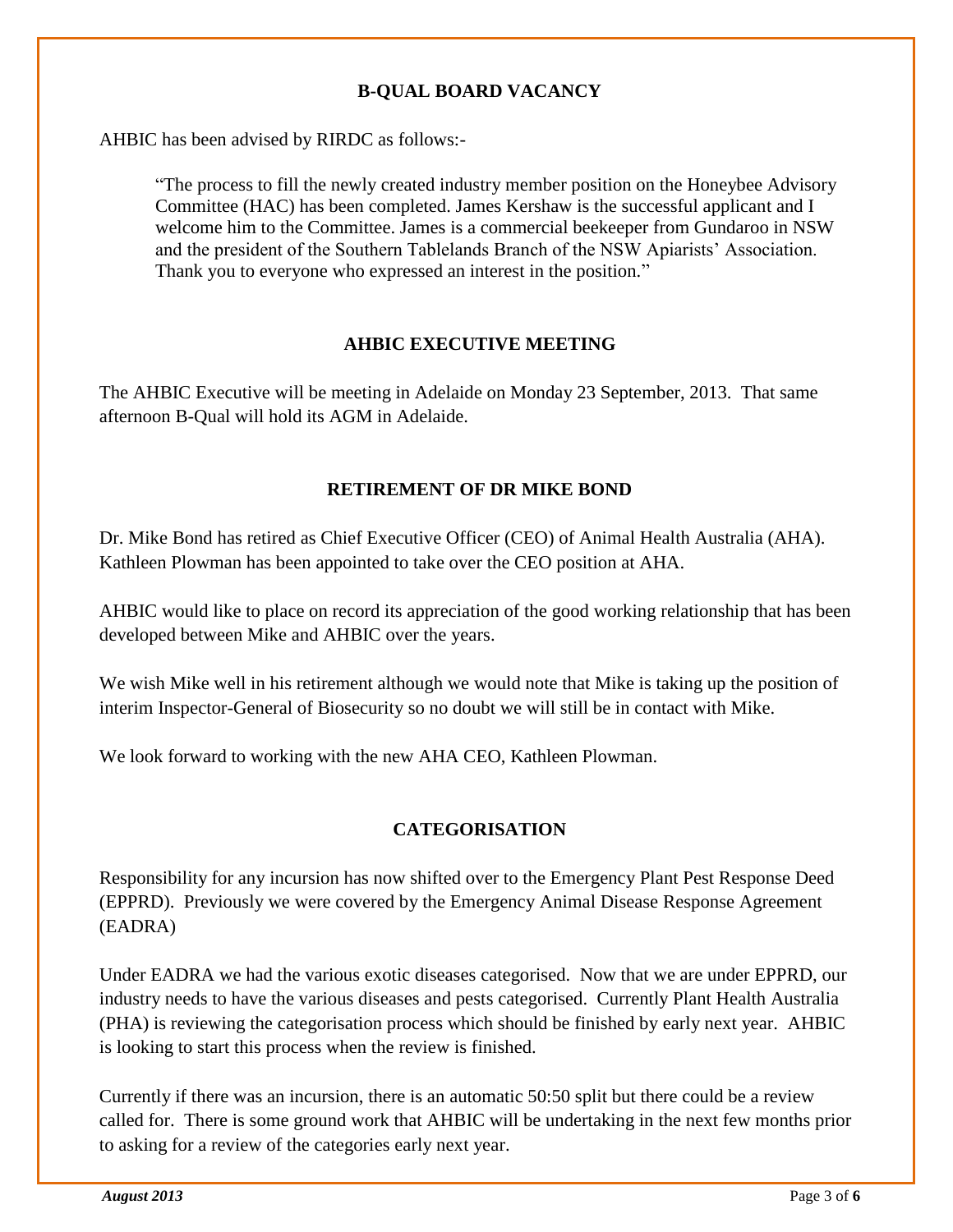#### **CONFERENCE DATES**

These are the dates as I have them at present.

| <b>Queensland Beekeepers Association</b>             | $12 - 13$ June | Toowoomba |
|------------------------------------------------------|----------------|-----------|
| New South Wales Apiarists Association                | 22-23 May      |           |
| <b>Tasmanian Beekeepers Association</b>              | 31 May-1 June  |           |
| WA Farmers Federation - Beekeeping Section           | 6 June         |           |
| South Australian Apiarists Association               | 19-20 June     |           |
| Victorian Apiarists Association                      | <b>TBA</b>     |           |
| Honey Packers and Marketers Association              | <b>TBA</b>     |           |
| National Council of Crop Pollination Associations    | <b>TBA</b>     |           |
| Australian Queen Bee Breeders Association            | <b>TBA</b>     |           |
| Federal Council of Australian Apiarists' Association | <b>TBA</b>     |           |
| Australian Honey Bee Industry Council                | <b>TBA</b>     |           |

#### **NORTH QUEENSLAND COURSE**

As part of the Transition to Management Plan for the Asian bees, a course was held at Gordonvale in North Queensland to let local beekeepers know how they can live with Asian bees.



 Close up of Asian bees in the mouth of the lion statue The course was held under the auspices of Burnham and Associates who did the organising. As well as living with Asian bees, the opportunity was taken to perform the unit from the Certificate III in Beekeeping on Managing Pests and Diseases. Being a registered Registered Training Organisation (RTO), Alan and Carmel Burnham



will issue a letter of attainment for that particular competency.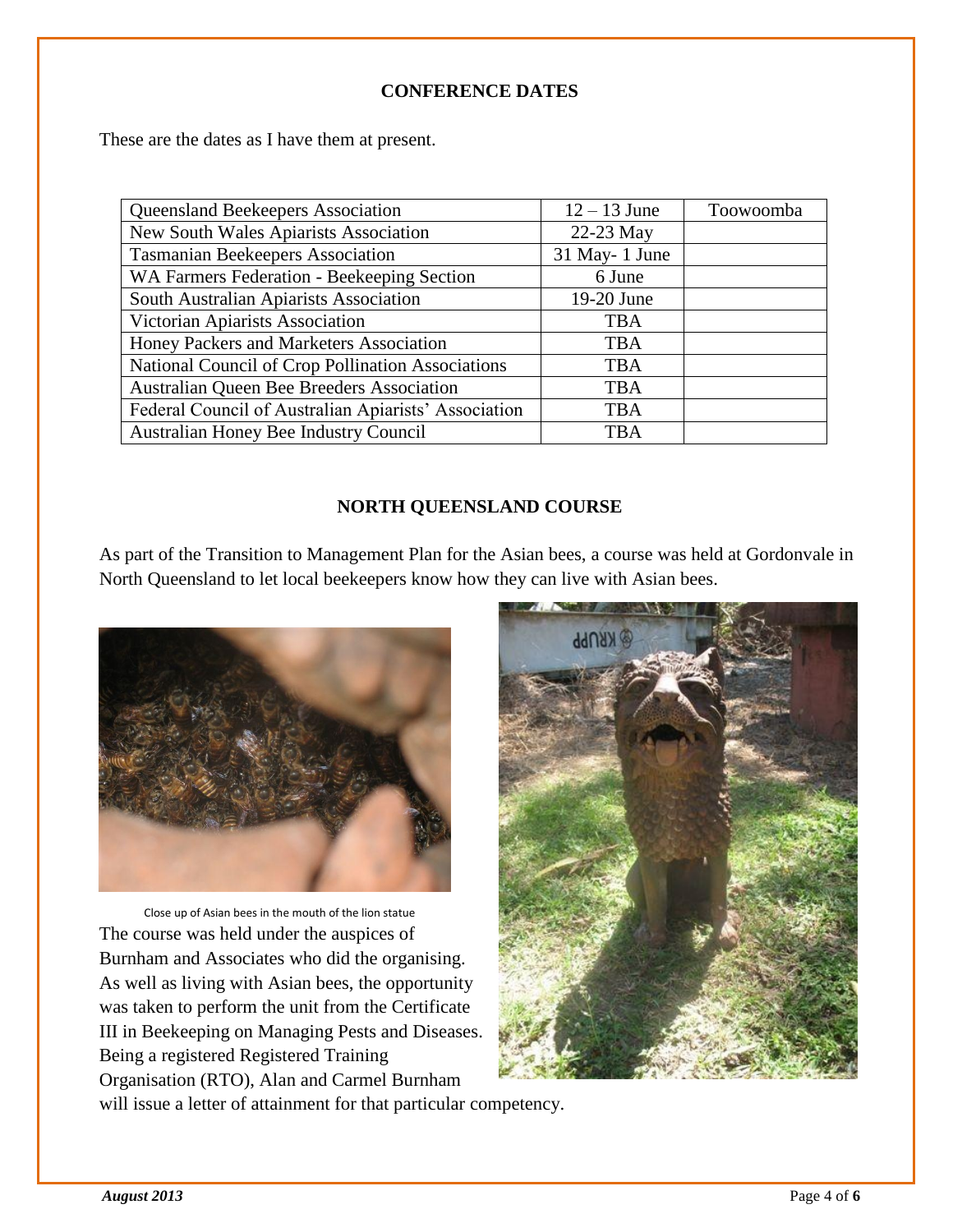It was fortunate that Dr. Ben Oldroyd and Dr. Denis Anderson were able to come and be part of the lecturing team. Thanks to Denis and Ben for making their time available, at no charge, to carry out this task. Roberts Stephens, who is the Queensland Departmental Officer in Townsville and has responsibility for beekeeping as part of his role, was able to come and meet Ben and Denis plus have further interaction with local beekeepers.





Maurie Damon, Geoff and Brett Quinn were the organisers on the local scene and did an excellent job. Maurie even had a nest of Asian bees that were able to be shown to the course participants. As the bees were being destroyed, the opportunity was taken to be able to supply a sample of Asian bees, in alcohol, to those who had come up from Mackay, Ayr and Ingham. This will be a

good reference source for these beekeepers in these areas which do not have Asian bees. Having Robert Stephens at the course was fortuitous as he was able to issue permits to take these samples out of the restricted area, which is still in place.

For the managing disease component we were able to look at hives nearby.

It will be interesting to keep monitoring, through the local beekeepers, the progress of the Asian bee and how it affects them locally. At least they now have a basic understanding thanks to this course.

For those at the course, the feedback was very positive and this course provides a template if it is needed to be held somewhere else in the future. Hopefully that is a long way off.



### **WORK WANTED**

#### **Name**

quinntin

#### **Email**

[quinntin2009@gmail.com](mailto:quinntin2009@gmail.com)

#### **Message**

helo im a beekeeper ,did 2 years beekeeping in the USA ...would like a seasonal placement in Australia...kind regards...Quinntin O'Neill